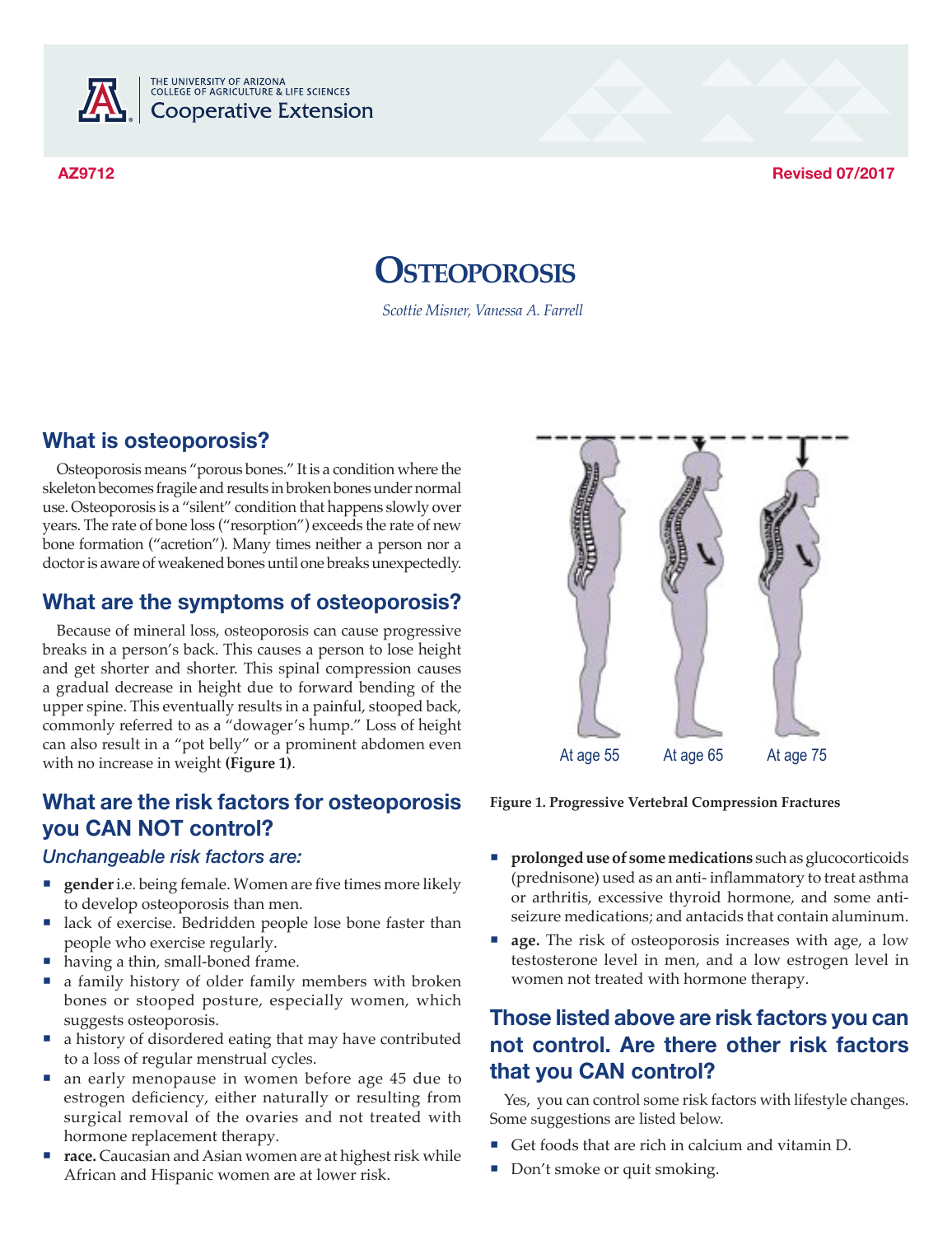- ¡If you drink alcohol, do so in moderation.
- ¡Get regular weight bearing and resistance exercise.
- ¡Avoid excess protein intake.
- ¡ Avoid extreme dieting that can lead to loss of regular menstrual cycles.
- ¡Avoid excessive caffeine.

#### **What's so bad about having osteoporosis?**

Having osteoporosis can steal the "good life." The simplest things can cause broken bones: sneezing, bending to pick up something, getting into the car or stepping off the curb. Hip fractures, which are one of the most common bones broken, can lead to permanent disability, loss of independence, or even death. Death rates from a broken hip range from 20 to 50 percent during the first year―so treatment is aggressive with increased physical rehabilitation and calcium and vitamin D are heavily promoted. Having a frail body can result in chronic pain and constant anxiety.

#### **How is osteoporosis diagnosed?**

Routine x-rays can't detect osteoporosis until it's quite advanced. However, noninvasive, painless bone density tests are useful for confirming a diagnosis of osteoporosis. Different parts of the skeleton may be measured: most commonly the wrist, hip and spinal vertebrae since these are the sites for the majority of fractures due to osteoporosis.

The FDA has approved several devices that use various methods to estimate bone density. Doctors consider a patient's medical history and risk factors in deciding who should have a bone density test. A simple, biochemical test performed on a urine sample can detect a specific component of bone breakdown called NTx. The NTx test, marketed as Osteomark® NTx, can help doctors monitor treatment and identify fast losers of bone for more aggressive treatment. But, this test may not be used to diagnose osteoporosis.

#### **What can you do to prevent osteoporosis?**

Osteoporosis can't be prevented outright. However, the onset of this condition can be delayed and the severity reduced. Calcium intake is critical in childhood and throughout life. Calcium can't build bone by itself; vitamin D is also required. A lifelong habit of weight bearing exercise such as hiking, stair climbing, jogging, and weight lifting helps build and maintain strong bones.

#### **Is there a cure for osteoporosis?**

There is no cure for osteoporosis. However, the onset of this condition can be delayed. Early intervention can prevent bone fractures.

#### **What if I have trouble digesting milk?**

People who have trouble digesting milk products can look for products treated to reduce lactose such as "sweet acidophilus" milk or take an over-the-counter aid to reduce dietary lactose such as Lactaid®. Some people with lactose intolerance can eat a small amount of dairy products with no digestive problems.

### **What kind of treatments are available for a person with osteoporosis?** *Drug treatments (Table 1.):*

**Table 1. Osteoporosis Drug Treatments**

| <b>Medication</b>                                       | Common<br><b>Brands</b>                                          | <b>Type of FDA</b><br>approval<br>in post-<br>menopausal<br>women | <b>Action</b>                                                                      |
|---------------------------------------------------------|------------------------------------------------------------------|-------------------------------------------------------------------|------------------------------------------------------------------------------------|
| <b>Bisphosphonates</b>                                  | Fosamax®<br><b>Actonel®</b><br><b>Boniva®</b><br><b>Reclast®</b> | Prevention and<br>treatment                                       | Makes bone<br>stronger and less<br>likely to break.                                |
| Hormone<br>Replacement<br>Therapy* (HRT)                | Prempro®                                                         | Prevention                                                        | Makes bone<br>stronger and less<br>likely to break.                                |
| Recombinant<br>Human Parathyroid<br>Hormone (PTH)       | Forteo™                                                          | Treatment                                                         | Builds new bone,<br>which is less likely<br>to break                               |
| Selective Estrogen<br>Receptor<br>Modulators<br>(SERMS) | <b>Fvista®</b>                                                   | Prevention and<br>treatment                                       | Makes bone<br>stronger and less<br>likely to break.                                |
| Denosaumab<br>First "biologic<br>therapy".              | <b>Prolia®</b><br>Xgeva®                                         | Treatment                                                         | Slows the entire<br>bone remodeling<br>process, including<br>the bone<br>breakdown |

\* Estrogen replacement therapy and HRT are approved only for the prevention of osteo- porosis and not recommended for long-term treatment of osteoporosis because of the risk of adverse events. The Women's Health Initiative study showed an increase in coronary events and breast cancer and a decrease in fractures in women on HRT. When used for prevention of postmenopausal osteoporosis, alternative treatments should be carefully considered.

#### *Non-drug treatments or supplements?*

Calcium and vitamin D supplements are an integral part of all treatments for osteoporosis. Calcium carbonate supplements (e.g., Os-cal®, Caltrate®, Tums®) should be taken with meals. Calcium citrate (e.g., Citrical®) may be taken between meals. No more than 500 milligrams of a calcium supplement should be taken at one time **(Table 2)**. In addition, diet and weight-bearing exercise are important for treatment and for prevention of osteoporosis.

### **What foods can I eat to prevent osteoporosis?**

Bone health requires a lot of nutrients and you're likely to get most of them from dairy products. For those concerned with lowering the fat in their diet, low fat and nonfat dairy products are still excellent sources of calcium and vitamin D. The best recommendation for overall good health includes a balanced and varied diet with foods adequate in calcium, protein, vitamins and minerals, and eating in moderation.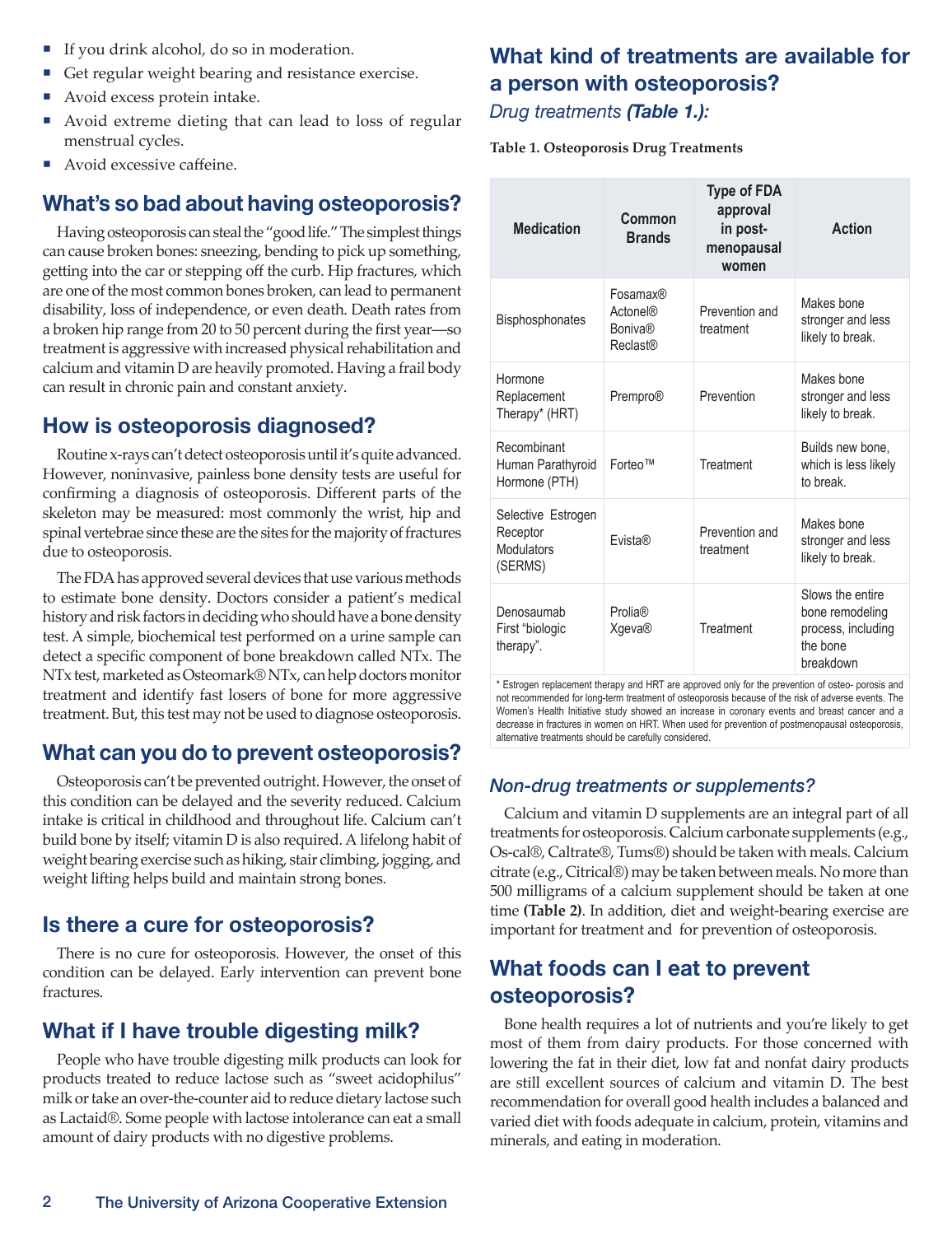| Age                                   | <b>Milligrams</b><br>(mg)/day | Number of 8<br>ounce cups of<br>milk to get<br>recommended<br>mg of calcium | *Tolerable<br><b>Upper Intake</b><br>Level (UL)<br>mg/day |
|---------------------------------------|-------------------------------|-----------------------------------------------------------------------------|-----------------------------------------------------------|
| 0-6 months                            | 200                           |                                                                             | 1,000                                                     |
| 6-12 months                           | 260                           |                                                                             | 1,500                                                     |
| 1-3 years                             | 700                           | 21/3                                                                        | 2,500                                                     |
| 4-8 years                             | 1,000                         | 31/3                                                                        | 2,500                                                     |
| 9-18 years                            | 1,300                         | 4 1/3                                                                       | 3,000                                                     |
| Males and<br>Females<br>19 - 50 years | 1,000                         | 31/3                                                                        | 2,500                                                     |
| Males<br>51-70 years                  | 1,000                         | 31/3                                                                        | 2,000                                                     |
| Females<br>51 -70 years               | 1,200                         | 4                                                                           | 2,000                                                     |
| Adults<br>> 70 years                  | 1,200                         | 4                                                                           | 2,000                                                     |

#### **Pregnancy and Lactation**

| 14 - 18 years | 1,300 |      | 3,000 |
|---------------|-------|------|-------|
| 19 - 50 years | 1,000 | 31/3 | 2,500 |
|               |       | .    | ----  |

Source: Institute of Medicine, National Academy of Science, 2011. \*Taking more than the UL a day is not recommended.

Other ways to get CALCIUM into your diet— especially if you don't consume dairy products—is to eat foods fortified with calcium, such as orange juice, or to take calcium supplements.

Other good sources of calcium are:

- **broccoli**
- ¡dark-green leafy vegetables like kale
- tofu, calcium fortified
- ¡canned fish with bones
- ¡fortified bread and cereal products

# **How much vitamin D do I need each day?**

The current recommendation of the amount of vitamin D an individual should not consume more than is 4000 IU a day **(Table 3)**. It is difficult to get too much vitamin D unless a person is taking a prescription dose of the vitamin.

#### **Table 3. Dietary Reference Intakes of Vitamin D**

| 1 - 70 years of age                                               | 600 |
|-------------------------------------------------------------------|-----|
| > 70 years of age                                                 | 800 |
| Pregnancy and Lactation 14 - 50<br>years of age                   | 600 |
| Source: Institute of Medicine, National Academy of Science, 2011. |     |

# **What is the outlook for people with osteoporosis?**

After talking to their doctor about possible medical treatments, persons diagnosed with osteoporosis should modify their risk factors that they can control such as not smoking or consuming excessive levels of alcohol. They'll need to get adequate nutrient intake especially calcium and vitamin D. Also, consulting with their doctor for a safe, individualized exercise program is recommended. High impact activities may be too risky. A good physical fitness program will reduce the risk of fractures by improving balance, muscle strength, and agility making falls less likely.

# **Where can I get more information on osteoporosis?**

#### *For more information, contact:*

- National Osteoporosis Foundation http://www.nof.org
- ¡ National Institutes of Health Osteoporosis and Related Bone Diseases National Resource Center http://www.niams.nih.gov/Health\_Info/Bone/

### **Where can I get more information on osteoporosis?**

Durrant L, Farrell, V. and Houtkooper, L.Eating for Bone Health. AZ1250, 2017. http://ag.arizona.edu/pubs/health/ az1250.pdf

Dietary Reference Intakes for Calcium, Phosphorous, Magnesium, Vitamin D, and Fluoride. Institute of Medicine, Food and Nutrition Board, National Academy Press, 1997.

- Farrell, V. and L. Houtkooper. Calcium and calorie content of selected foods. AZ1128, 2017. http://ag.arizona.edu/pubs/ health/az1128.pdf
- Farrell, V., L. Houtkooper, and V. Mullins. Calcium Supplement Guidelines. AZ1042, 2017. http://ag.arizona.edu/pubs/ health/az1042.pdf
- Farrell, V. and S. Hoelscher-Day. Vitamin D for Healthy Bones. AZ1570, 2017. http://ag.arizona.edu/pubs/health/az1570. pdf